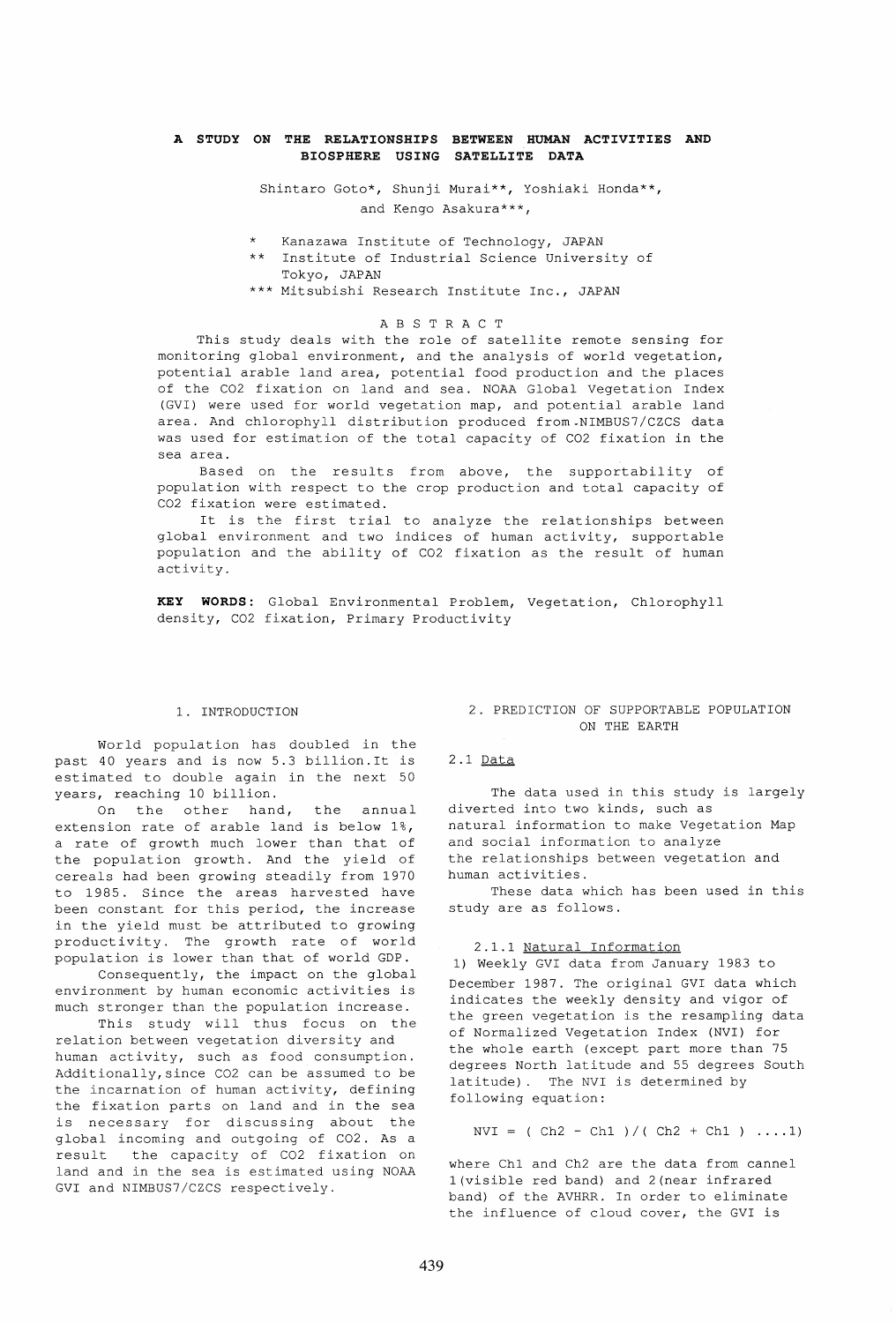defined as a maximum value for four weeks of NVI.

2) Monthly averaged value of temperature, rainfall and moisture from January 1983 to December 1987, provided the Japanese Meteological Agency, detected at 2344 observation stations all over the world. 3) Bathymetric data.

2.1.2 Social Information 1) Population data quoted from World Population Prospects(U.N.,1988). 2) Agricultural Productivity data quoted from Production Year Book (FAO,1987). 3) Food consumption data quoted from Food Balance Sheet 1971-81 AVERAGE (FAO,1985).

# 2.2 Method

2.2.1 Concept Supportable population is estimated, according to the flowchart shown in Fig.l. The basic concept used in this paper is as follows.

1) The grassland on the world vegetation map with the conditions being an altitude of no more than 1000m and a latitude of no<br>more than 60 is defined as potential defined as potential arable land. Deforestation is not considered.

2) The following crops are selected as the principal foods in this study: wheat, paddy rice, barley, maize, sorghum, potatoes, sweetpotatoes, cassava, soybeans,

millet, rye and oat. These 12 crops<br>registered the largest production levels registered the largest production in 1988. Livestock and fishery products are not considered.

3) Crop production per hector is assumed to keep the highest level at present, and in potential arable land areas, except the present harvested areas, it is assumed to decline in a linear fashion, as shown in the Fig.2.





4) Per capita food consumption is calculated by each country with a formula using net consumption divided by population. And in the calculation of the supportable population, crop imports and exports are not considered. 5) The base year is 1980.

In this paper, the method for vegetation classification is based on the result of the authors' study(Honda and Murai,1989). The the world vegetation map is shown in Fig.3.



### 2.3 Result

2.3.1 Potential Arable Land The potential arable land masses are extracted from the world's vegetation map, shown Fig.4. And Table 1 shows the regional distribution of the potential arable land. There exist some 21 million km2 potential arable lands, of which 40% is located in Asia and Europa.

### 2.3.2 Supportable Population on The Earth

The following three cases are set for the calculation of world's supportable population.

- 'Case1: Per capita food consumption is assumed to be the same level as the present in the respective countries .
- . Case2: Per capita food consumption is assumed to be the world's average level in 1980 for all countries. 'Case3: Per capita food consumption is assumed to be the same level as that

of the USA in 1980 for all countries.

The supportable populations for three cases are shown in Table 2, and the supportable population by the region is shown in Fig.5, respectively.

In Case1,Africa has a relatively high value in comparison with the present level, because of its lower per capita food consumption.

In Case2 and 3, North America has a very high supportable population above the present level.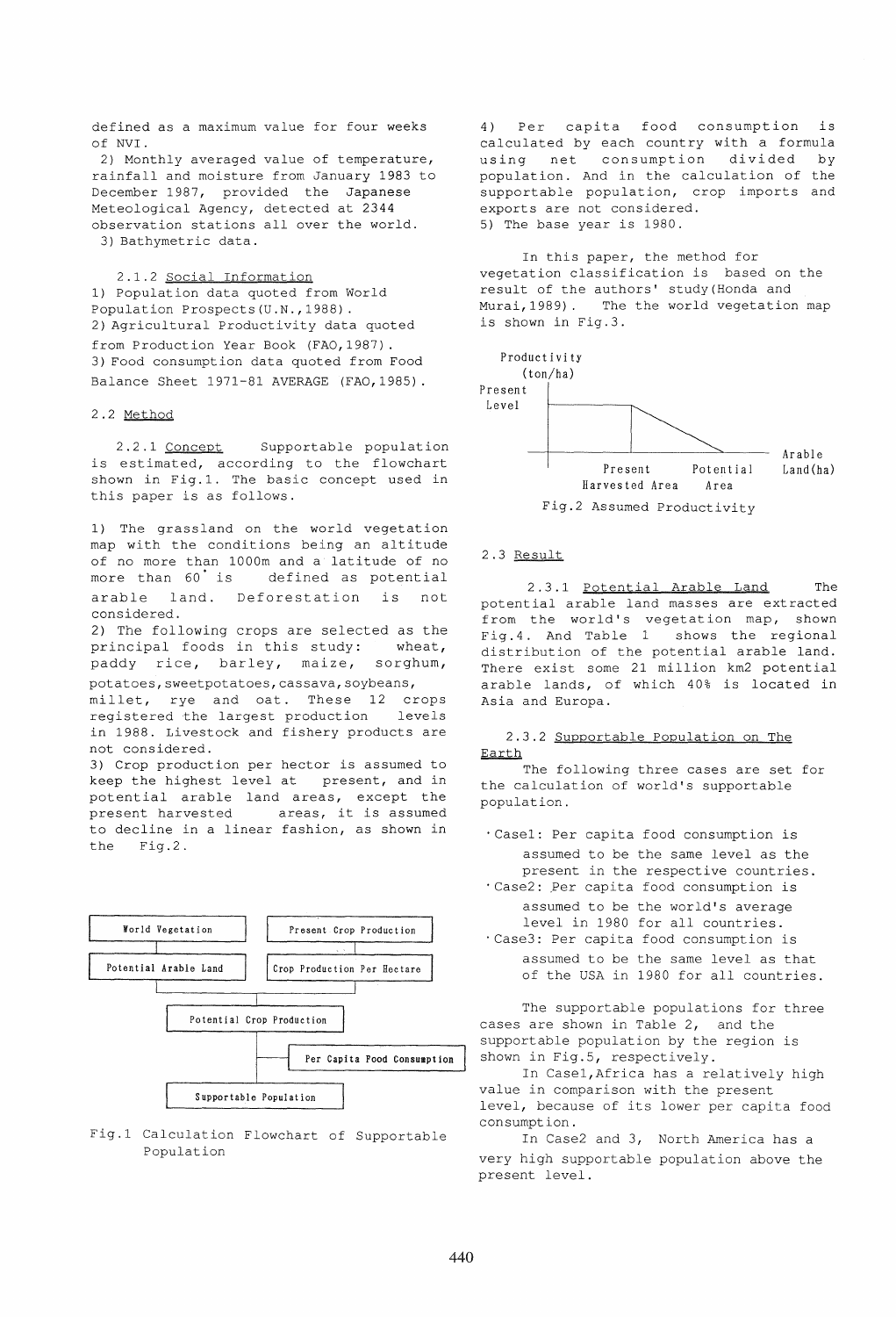

Fig.3 World Vegetation Map



Fig.4 Potential Arable Land



Fig.5 Regional Supportable Population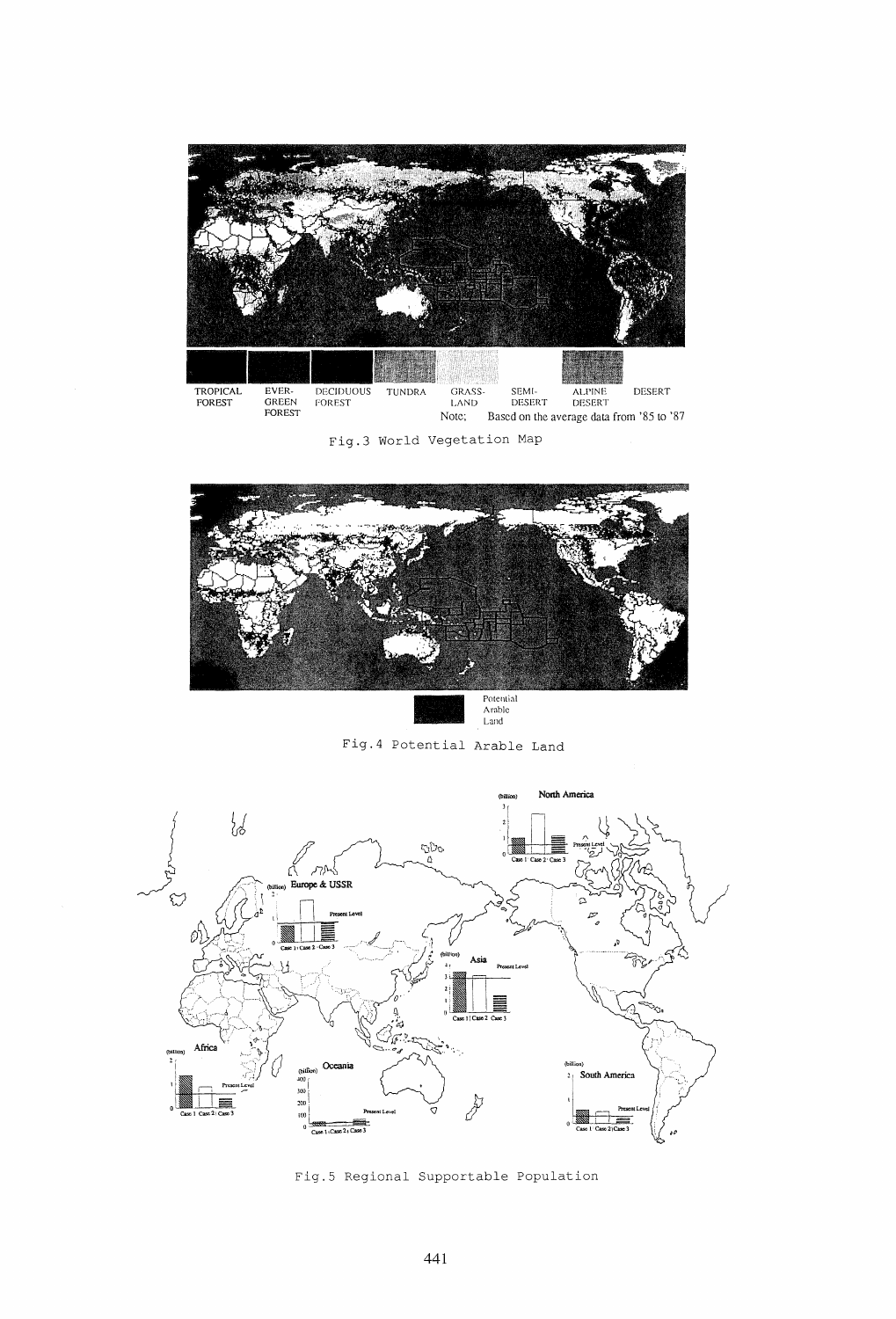|                          |        |                  |                  |                  |         | $(10^3 \text{ km}^2)$ |  |
|--------------------------|--------|------------------|------------------|------------------|---------|-----------------------|--|
|                          | Africa | North<br>America | South<br>America | Asia &<br>Europe | Oceania | World                 |  |
| Potential<br>Arable Land | 4,681  | 4,604            | 1,446            | 8,832            | 1,812   | 21,375                |  |
| Arable Land<br>(1987)    | 1,668  | 2,671            | 1,163            | 7,752            | 478     | 13,732                |  |

Table 1 Distribution of Potential Arable Land

Source; Arable Land; FAD "Production Yearbook 1988"

Table 2 Supportable Population (100million)

| Case   | Population<br>$(A)$ (1991) | Supportable<br>Population (B) | $B/A \times 100$ (%) |
|--------|----------------------------|-------------------------------|----------------------|
| Case 1 |                            | 73                            | 138                  |
| Case 2 | 53                         | 90                            | 170                  |
| Case 3 |                            | 40                            | 75                   |

# 3. ESTIMATION OF TOTAL CAPACITY OF C02 FIXATION BY VEGETATION

#### 3.1 Data

The data used in this study is as follows;

1) World Vegetation Map (Honda and Murai, 1989)

2) NIMBUS7/CZCS-leve13(monthly averaged chlorophyll density), provided from NASA(Feldman et al,1989). Chlorophyll density is estimated by Gordon's algorithm(Gordon and Morel, 1983).

### 3.2 Method

The calculation process of total capacity of C02 fixation is shown in Fig. 6.

3.2.1 Capacity of C02 fixation by vegetation on land The litter on land surface and in the soil can fix CO2, but the amount of that capacity can't be estimated because the data is lacked, so the capacity of C02 fixation vegetation on land is estimated by net primary productivity and the C02 discharge as the result of deforestation is not considered in this study. The parameter linking vegetation to net primary productivity is whittaker's, it is shown Table 3. The capacity of C02 fixation on land is estimated by using the parameters of net primary productivity from Table 3 par each vegetation defined in the World Vegetation Map shown in Fig. 3.



(2) Flowchart of calculation capacity of CO2 fixation in the sea



Fig.6 Flowchart of estimation of capacity of C02 fixation

After the distribution of net primary productivity is yield, summing up the primary productivity par each mesh,the capacity of C02 fixation by vegetation is estimated.

3.2.2 Capacity of C02 fixation in the sea The capacity of CO2 fixation by vegetation on the sea is estimated by net primary productivity of plankton. The process to estimate the distribution of plankton is shown Fig. 7.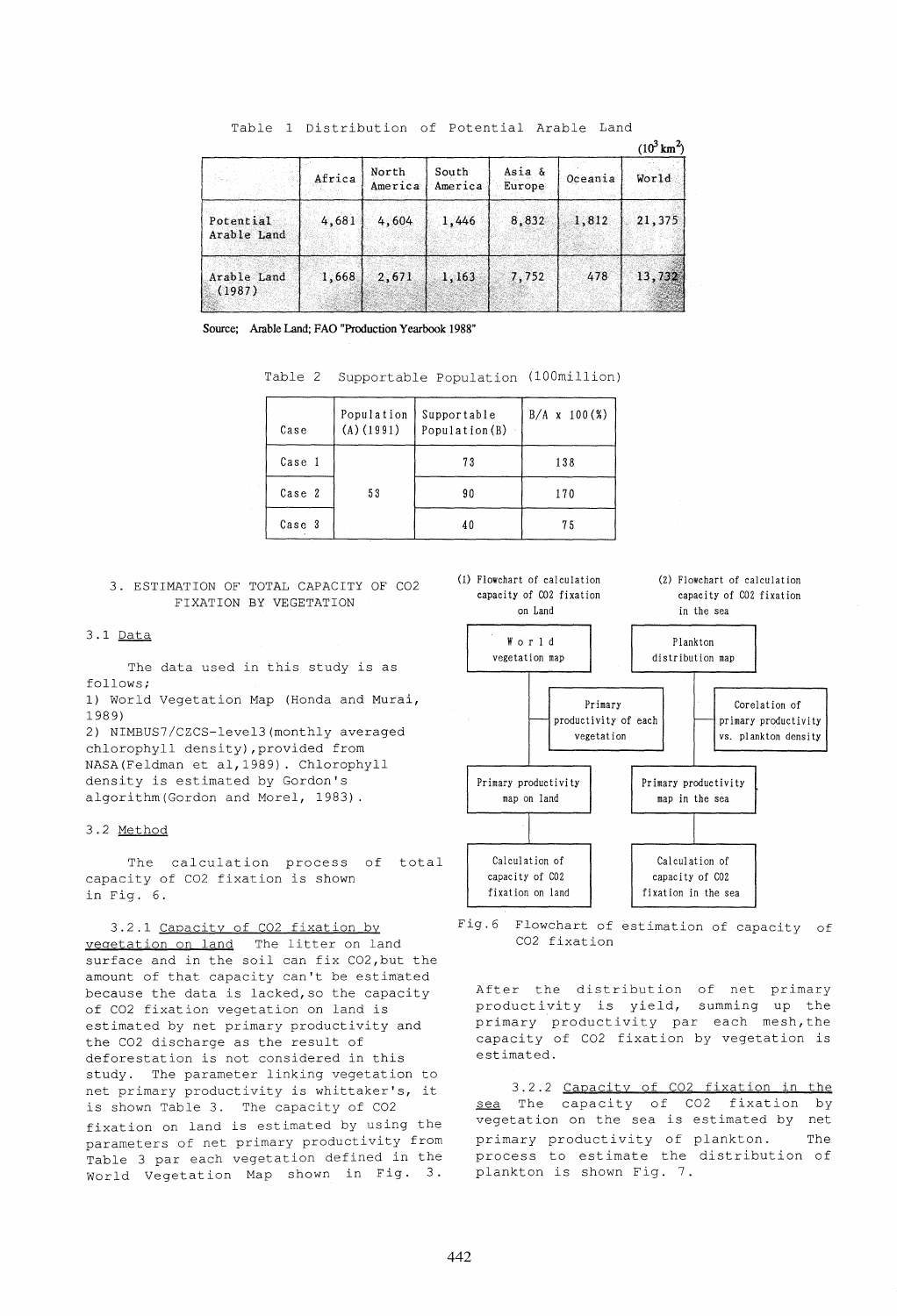Table 3 Primary Productivity each Vegetation

| Vegetation        | Net Primaty Productivity<br>Velocity (gDW/m <sup>2</sup> /year) * |  |  |
|-------------------|-------------------------------------------------------------------|--|--|
| tropical forests  | 2200                                                              |  |  |
| evergreen forests | 1300                                                              |  |  |
| deciduous forests | 1200                                                              |  |  |
| tundra            | 140                                                               |  |  |
| green land        | 900                                                               |  |  |
| semi-desert       | 90                                                                |  |  |
| desert            | 90                                                                |  |  |

Chrolophill density map I \* Dry-matter:Carbon content can be estimated as 45% of

The Chlorophyll distribution from Nimbus7/CZCS by Gordon's algorithm (see Fig. 8) is not effective in the region where aerosol density is high such as the region near Japan. But the value is relatively effective in the small blocks such as each sea region.

To estimate the primary productivity<br>from the chlorophyll density, the chlorophyll density, the correlation between chlorophyll density and primary productivity. But there is only one correlation made by Epply et al (1985) in near south and north America continent. It is as follows;

log(7r)= 3 + O.51og(Ck) ............... 2)





where  $\pi$ :primary productivity (mgCm-2d-1) and Ck:chlorophyll density (mgm-3) .

In this study, firstly, Epply's correlation between density and net primary productivity is corrected by the observational data of primary productivity by Ryther (1963) and Koblents-Mishke et al (1970). Table 4 shows the corrected correlation in this study. Secondly, Using the new correlation, the primary productivity in each mesh is yield, and after summing up the capacity of C02 fixation on the sea is yield.

| S e a<br>Area        | Boundary<br>of Sea<br>Area | Net Primary<br>Productivity<br>* | Corelation                                     |
|----------------------|----------------------------|----------------------------------|------------------------------------------------|
| Tropical Sea Area    | $S20 - N30$                | $0.05 - 0.15$                    | $\log(\pi)$ = 2. 287+0. 5 $\log(C_{k})$        |
| Subtropical          | $S30 - S20$                |                                  | $\log(\pi)$ = 2. 580+0. 51 og(C <sub>k</sub> ) |
| Sea Area             | $N30 - N20$                | $0.1 - 0.2$                      | $log(\pi) = 2.343+0.5log(C_{k})$               |
|                      | $$50 - $30$                |                                  | $\log(\pi) = 2.543+0.51 \log(C_{k})$           |
| Temperate Sea Area   | $N40 - N30$                | 0.33                             | $\log(\pi)$ = 2.406+0.51 og(C <sub>k</sub> )   |
| Subfrigid Sea Area   | $N60 - N40$                | $0.50$ **                        | $\log(\pi) = 1.685 + 0.51 \log(C_{k})$         |
| North Sea            |                            | $0.1 - 1.0$                      | $\log(\pi) = 2.516+0.51 \log(C_{k})$           |
| North Atlantic Ocean |                            | $0.1 - 2.4$                      | $\log(\pi) = 3.142+0.5\log(C_{k})$             |
| North Pole Ocean     | $N60 -$                    | 0.01                             | $\log(\pi) = 0.625 + 0.5 \log(C_{k})$          |
| Antarctic Ocean      | $-$ S50                    | $0.01 - 0.15$                    | $\log(\pi) = 2.171 + 0.5 \log(C_{k})$          |

Table 4 Correlation primary productivity ( $\pi$ :mgCm-2d-1) vs. chlorophyll density (Ck:mgm-3) in each sea area

\* Net Primary Productivity in each sea area by Ryther(1963)

\*\*Net Primary Productivity by Koblentz-Mishke(1970)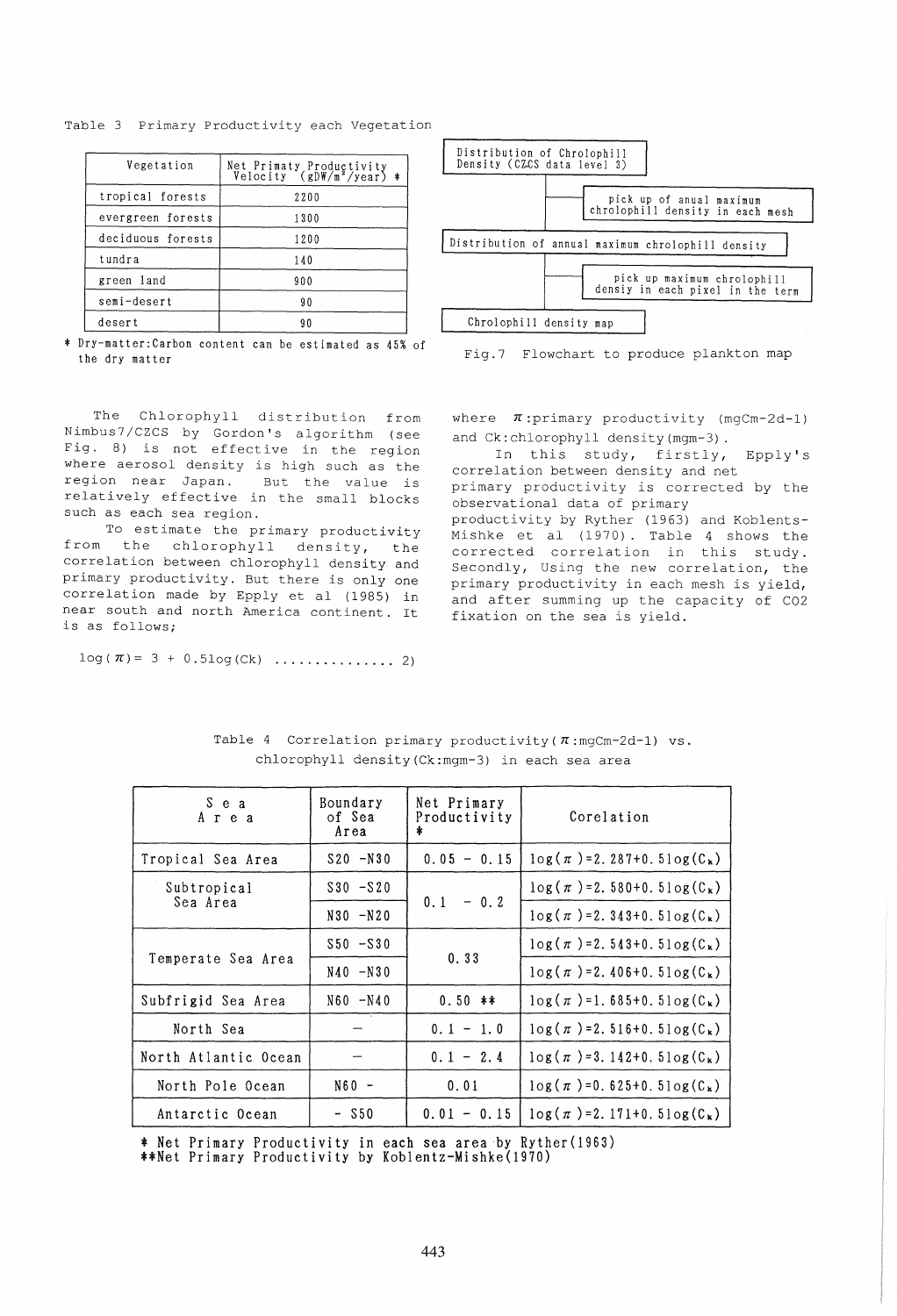### 3.3 Result

The capacity of C02 fixation on land is 48.3 GtC/year(Gt:10 $^{9}$ t), in this study. Table 4 shows the result of comparison with the result from observational data.

The capacity of C02 fixation on the sea is 31.1 GtC/year.

Table 5 shows the result of comparison with the result from observational data.

Through the process above the primary productivity on land and in the sea is .<br>calculated.Fig. 9 shows the distribution of the primary productivity.

#### 4.CONCLUSIONS

The following conclusions were obtained.

(1) using the potential arable land selected from the world vegetation map, the supportable population was calculated. So it make possible to consider the relationships between the regional food balance and the human activities, and shows the limit of the earth to be recognized. (2) using world vegetation map and chlorophyll density map by Nimbus7/CZCS, capacity of C02 fixation by vegetation was estimated.

The father research will pay attention to the classification of the potential arable land and checking the distribution primary productivity locally by truth data.

# REFERENCES :

Box,E,1975. Quantative Evaluation of Global Primary Productivity Models Generated by Computers, Primary Productivity of the Biosphere (ed.Lieth,H and Whittaker,H.), Springer-Verlag New York Inc.,pp265-283.

Epply,R.W.,Stewart,E.,Abbot.M.R.,and Heyman.U.,1985. Estimating ocean primary production from satellite chlorophyll. introduction to regional differences and statistics for the Southern California Bight, Journal of Plankton Research, vol.7, no.1, pp57-70.

FAO,1987. Production Yearbook, vol.41.

FAO, 1985. Food Balance Sheet 1971-81 AVERAGE.

Feldman,G.,N.Kuring.C.Ng,W.Esaias.,C. McClain,J.Elrod,N.Maynard,D.Endres,R.Evans, J.Brown,S.Walsh,M.Carle and G.Podestra, 1989. Ocean color:Availability of the global data set. EOS,70,pp634-641.

Gordon.H.R.,and A.Y.Morel, 1983. Remote Assessment of Ocean Color for Interpretation of Satellite Visible Imagery, Springer-Verlag, New York.

Koblentz-Minshke,O.J.,V.V.Volkovinsky, and J.C.Kabanova,1970. Plankton primary production of the world ocean,in Scientific

Exploration of the Southern Pacific, edited by W.S.Wooster, National Academy of Science, Washington D.C.,pp.183-193.

Ryther,J.H.,1963. The seas. 11. (ed. Hill,M.N), Interscience Publ., pp347-380.

United Nations, 1988.World Population Prospects.

Yoshiaki Honda and Shunji Murai,1989. Vegetation Mapping Using Global Vegetation Index and Weather Data., Proc. on the 10th Asian Conference on Remote Sensing, P.A- $2-4-1$  ~P.A-2-4-6.

Table 5 Comparison the capacity of C02 fixation in this study with the observational data on land. (Unit: 10°tC/year)

|     | Whittaker<br>&Linkes | Box              | Lieth | Whittaker | This<br>study |
|-----|----------------------|------------------|-------|-----------|---------------|
| NPP | 49.5                 | $47.7 \sim 56.6$ | 55.3  | 52        | 48.3          |

### \*:Net Primary Productvity

NOTE; Observational data source is Box (1975)

Table 6 Comparison the capacity of C02 fixation in this study with the observational data in the sea.

|         | Ryther | Koblentz-<br>Mishke | Box  | Whittaker | this study |
|---------|--------|---------------------|------|-----------|------------|
| $NPP$ * | 20.0   | 23.0                | 19.9 | 25.0      | 31.1       |

\*:Net Primary Productvity

NOTE; Observational data source is Box (1975)